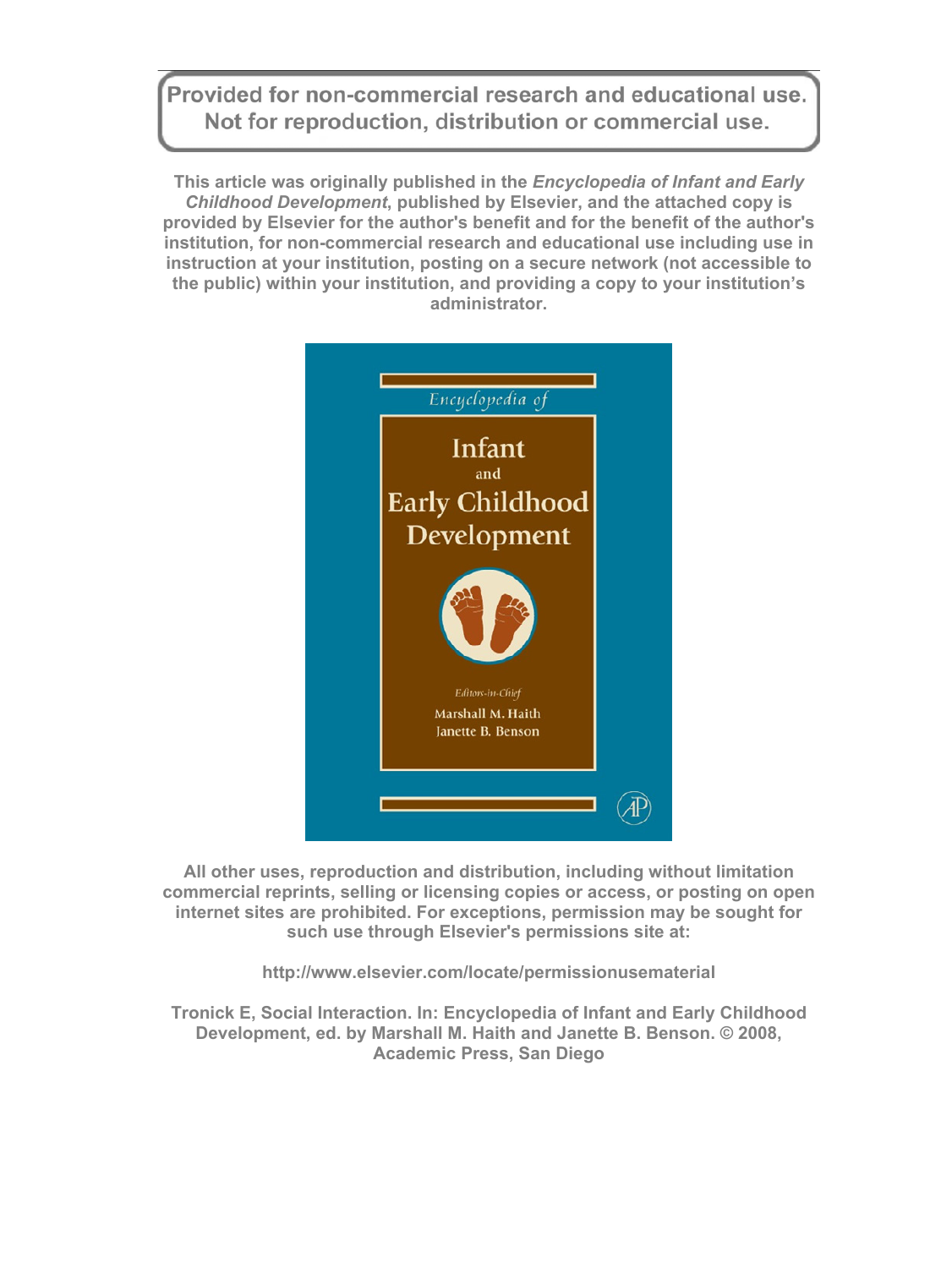emphasize the importance and complexity of early social and emotional development. In particular, we hope that this article highlighted the importance of focusing not only on the individual child, but on the child's broader ecology, with respect to caregiver relationships, family, and community risk and protective factors, and the larger cultural context that critically influences social and emotional development.

See also: Attachment; Birth Order; Discipline and Compliance; Emotion Regulation; Empathy and Prosocial Behavior; Fear and Wariness; Gender: Awareness, Identity, and Stereotyping; Humor; Play; Postpartum Depression, Effects on Infant; Risk and Resilience; Separation and Stranger Anxiety; Shyness; Social-Emotional Development Assessment; Socialization in Infancy and Childhood; Temperament; Vygotsky's Sociocultural Theory.

#### Suggested Readings

Briggs-Gowan MJ, Carter AS, Bosson-Heenan J, Guyer AE, and Horwitz SM (2006) Are infant–toddler social–emotional and behavioral problems transient? Journal of the American Academy of Child and Adolescent Psychiatry 45(7): 849–858.

- Carter AS, Briggs-Gowan MJ, and Davis NO (2004) Assessment of young children's social–emotional development and psychopathology: Recent advances and recommendations for practice. Journal of Child Psychology and Psychiatry 45(1): 109–134.
- Cole PM, Martin SE, and Dennis TA (2004) Emotion regulation as a scientific construct: Challenges and directions for child development research. Child Development 75: 317–333.
- Eaton W (1981) Demographic and social ecological risk factors for mental disorders. In: Regier D and Gordon A (eds.) Risk-Factor Research in the Major Mental Disorders, pp. 111–130. Washington, DC: US Government Printing Office.
- Lieberman A (1993) The Emotional Life of the Toddler. New York: Free Press.
- Malatesta CZ, Culver C, Tesman JR, and Shepard B (1989) The development of emotion expression during the first two years of life. Monographs of the Society for Research in Child Development 54: 1–2 Serial No. 219.
- Rothbart MK, Ahadi SA, Hershey KL, and Fisher P (2001) Investigations of temperament at three to seven years: The children's behavior questionnaire. Child Development 72: 1394–1408.
- Rothbart MK and Derryberry D (1981) Development of individual differences in temperament. In: Lamb ME and Brown AL (eds.) Advances in Developmental Psychology, vol. 1, pp. 37–86. Hillsdale, NJ: Lawrence Erlbaum Associates.
- Rothbart MK and Putnam SP (2002) Temperament and emotion regulation. In: Pulkkinen L and Caspi A (eds.) Paths to Successful Development: Personality in the life course, pp. 19–45. New York: Cambridge University Press.
- Rutter M (1979) Protective factors in children's responses to stress and disadvantage. In: Kent MW and Rolf JE (eds.) Primary Prevention of Psychopathology: Vol. 3. Social Competence in Children, pp. 49–74. Hanover, NH: University Press of New England.
- Rutter M (1987) Psychosocial resilience and protective mechanisms. American Journal of Orthopsychiatry 57: 316–331.

# Social Interaction

E Tronick, University of Massachusetts, Boston, Boston, MA, USA

ã 2008 Elsevier Inc. All rights reserved.

#### **Glossary**

Developmental disorganization – A normal developmental process in which one well-organized behavior, capacity, or state of consciousness is disassembled in order to reorganize it in a more complex and coherent form.

Mutual regulation model – The bidirectional process of communicating and responding to the relational intentions and meanings of the other during social interactions.

Reparation – the process of changing mismatching affects and intentions to matching affects and intentions.

Resilience – The individual's ability to resist and regulate stress. Individual differences in resilience in part emerge from differences in interactive reparatory experience.

Still-face – An experimental manipulation during interactions in which one partner is instructed not to respond to communicative displays of the other. States of consciousness – The psychobiological organization of one's self in relation to the world. It is one's sense of self in the world. It does not imply awareness.

# Introduction

Infants' and young children's social engagement with other people, along with genetic and other experiential processes, is a fundamental process shaping a child's normal as well as abnormal development. Normal social interaction leads to positive emotions, curiosity about the world of things, the capacity to cope with stress, and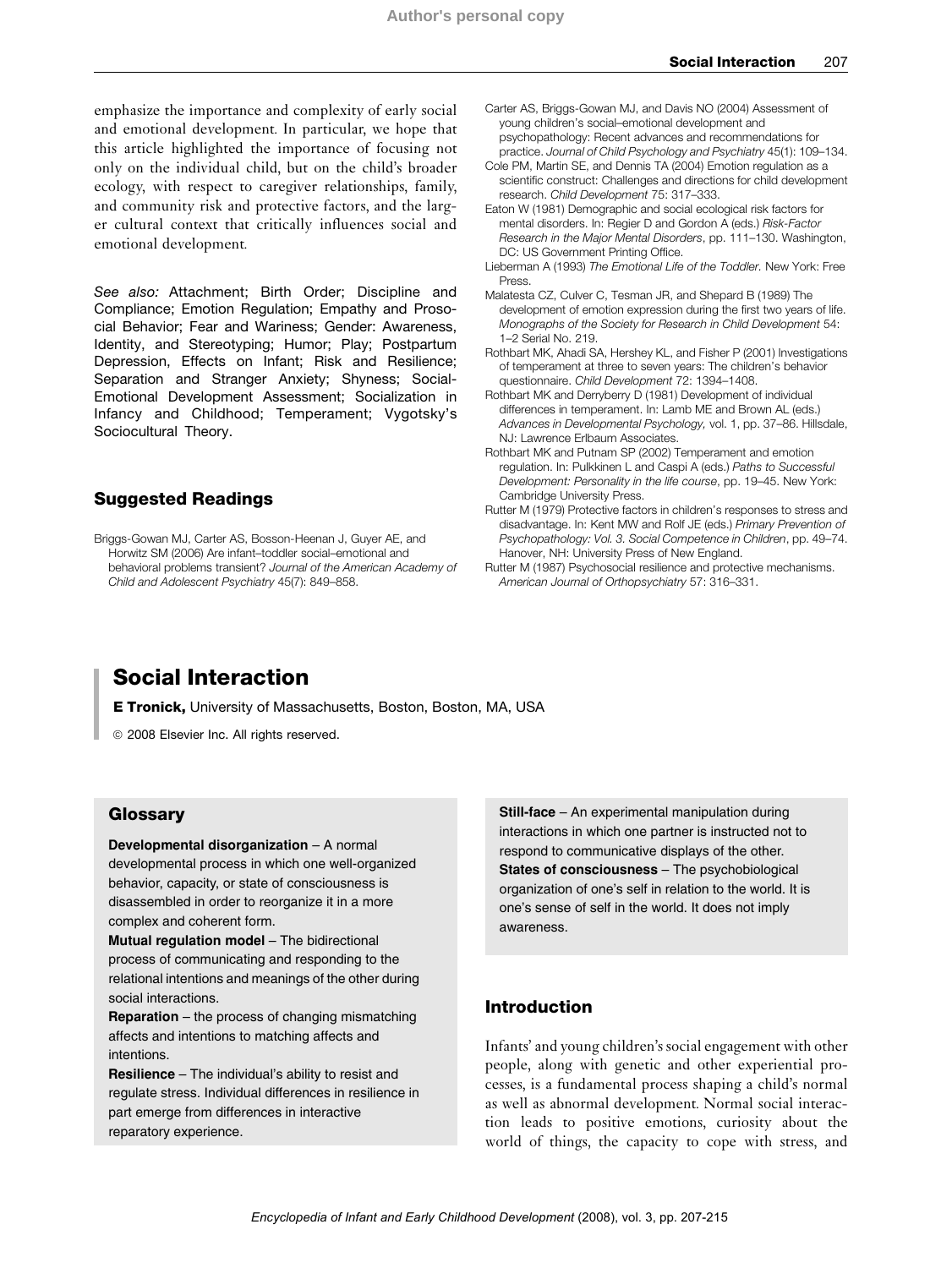the development of close relationships during infancy and in adulthood. An infant experiencing abnormal social interactions becomes sad or angry, hesitant and withdrawn, anxious and vigilant, unengaged with people, the relationships they do have lack emotional closeness, have a limited emotional range and may lack empathy. They are likely to disengage from acting on the world of inanimate things. Whether the interactions are normal or abnormal, social experience not only becomes part of the content of the brain, but may actually sculpt the brain. Though interactions the infant makes meaning about the nature of him or her self and his or her relation to other people and the world.

Infants must be seen as a component of a dyadic  $-$  a two part – communicative system in which the infant and adult mutually regulate and scaffold their engagements with each other and with the world of things. In interactions, they communicate their individual needs and intentions and respond to each others needs and intentions. They exchange their private meaning of themselves and the world and they create new meanings. The infant has capacities to express their intentions and sense of the world and capacities to respond to the expressed needs and intentions of the other person. Of course, the other person has to have the same capacities.

#### Macro-Development

Though the classic milestone charts make the sequence of development appear like a smooth progression, normal development is neither smooth nor steady. Development actually is characterized by periods of stable organization in one domain followed by periods of disorganization in which the old organization is disassembled followed by a period of reorganization out of which a new more complex organization emerges. Crawling is an effective way of getting around in the world but it is disassembled to allow for the emergence of walking. Crawling allows the hands to be used only when sitting and stationary, whereas walking frees up the hands to be used while being mobile. Yet taking apart crawling in order to put together walking is energetically costly. The process is also emotionally costly because intentions cannot be fulfilled. Crawling has become less effective but walking is not yet in place such that achieving goals is difficult and frustrating.

The sequence of organization, disorganization (sometimes referred to incorrectly as regressions, because the infant does not go back to an old form but rather takes apart the old), and reorganization into a more complex and coherent form of functioning characterizes the development of all systems (see Figure 1). Periods of disorganization are an 'inherent' characteristic of self-organizing systems which grow and develop greater levels of complexity. Adding to this complexity and costliness, the



Figure 1 Normal development is not a smooth process but one characterized by organization, followed by disorganization and then reorganization. Disorganization in one system can disorganize other systems. The disorganization is regulated by a dyadic system made up of the infant and an adult.

disorganization of one domain can disorganize other domains. For example, the infant who is beginning to change from crawling to walking not only becomes disorganized motorically, but also is likely to become emotionally and diurnally disorganized. The regulation of this disorganization falls to the internal self-organizing resources of the infant. These resources are not trivial and include for instance brain processes that control the limbs and posture (motor cortex, vestibular mechanisms), and other areas that control wake-activity cycles (reticular formation). Yet some of the time for all developmental changes the infant's internal resources are inadequate to the task of controlling the disorganization. To overcome this limitation we have evolved a system to externally supplement the infant's internal resources – caretaking, or more formally a system of mutual regulation in which the infant is part of a larger dyadic system that includes an external regulator, an adult. Figure 1 Normal development and one one for one of the interaction of the method of one interaction of the one of the one of the one of the one of the one of the one of the one of the one of the one of the method of the m

Under normal circumstances the combination of internal and external regulation is adequate and development moves forward. However, when the internal and external resources are inadequate development may be seriously disrupted. Disorganization increases and becomes long lasting, and in turn the development of new forms of organization fail or become compromised and coherence and complexity are lost. Note however, that a critical feature of the model is that disorganization is part of the 'normal' process. Disorganization is 'necessary' for development to move forward. It is only problematic when it exceeds the capacities of the dyad to regulate it.

## Micro-Development: The Moment-by-Moment Process of Mutual Regulation

The infant is motivated to communicate with people, to establish intersubjective states, states in which there is mutual expression and knowing of the intentions and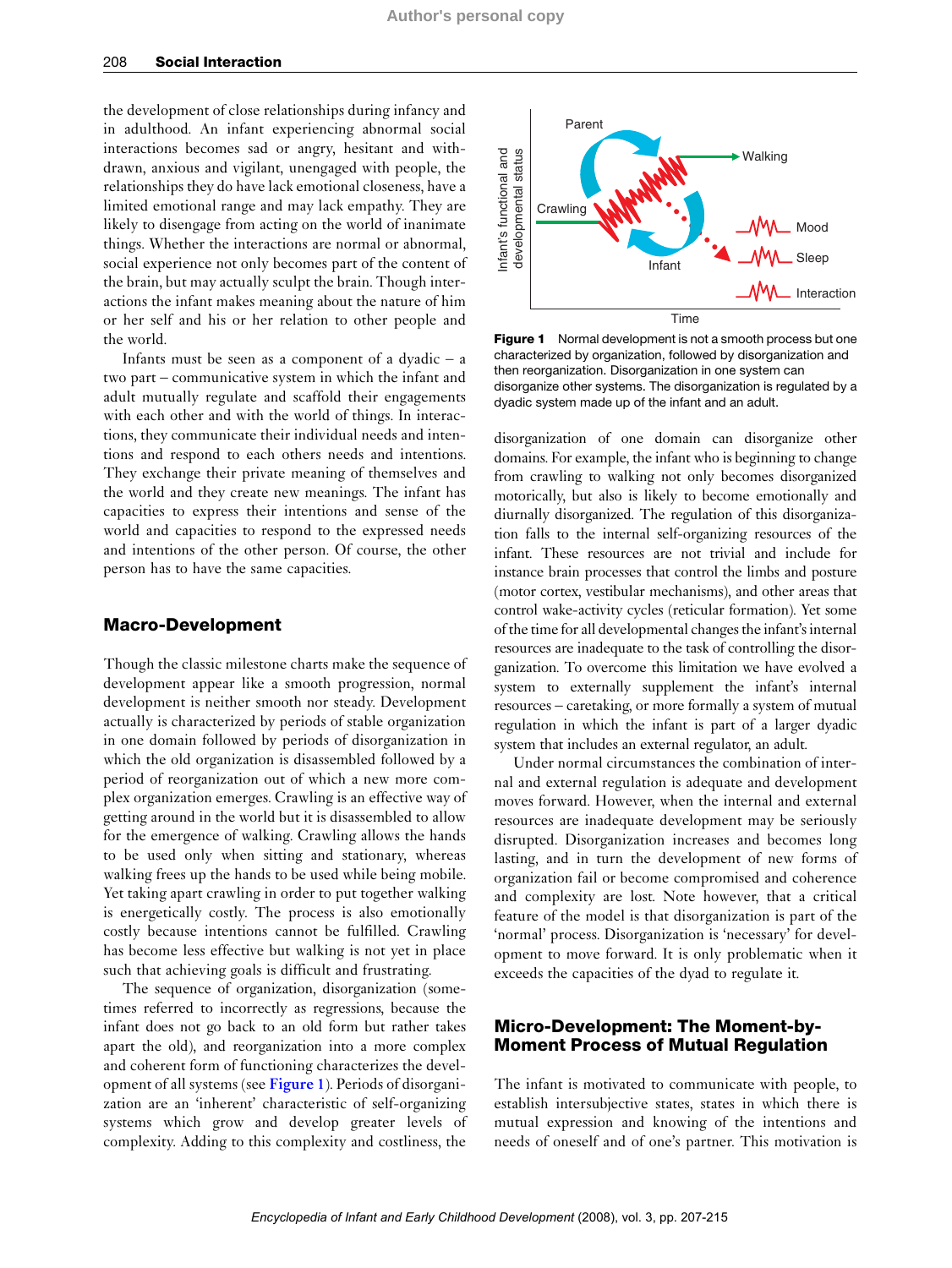assumed to be a biological characteristic of our species. The child also is inherently motivated to act on and make sense of their place in the world – reach for objects to know what he or she can do with it. The accomplishment of motivated action on the inanimate world, however, is often dependent in the infant and young child on the establishment of intersubjective relationships. As is the case for Homo sapiens, children can only create meanings in collaboration with others. Their understanding of the world of objects, no matter how primitive, is dependent on establishing intersubjective states with others and the mutual creation of meaning. Though we are impressed with our ability to manipulate the world of things and create new technology the primary context in which the understanding of the world emerges is when we are in social relationships. Thus the child who successfully accomplishes communication with others, develops normally. Their understanding of themselves, others and the world expands. A child who does not engage the world in a culturally appropriate manner does not develop normally no matter what causes the failure – chronic or acute illness, congenital malformations, poor parenting, toxic exposures, or parental psychopathology.

Success or failure in accomplishing intentions is dependent on at least three critical processes among others. The first is the integrity and capacity of the child's physiologic systems and central nervous system to organize and control the child's physiologic states and behavior. The second is the integrity of the infant's communicative system including the central nervous system centers that control and generate messages and meanings and the motor system that makes the messages manifest (e.g., gestures and facial expressions). The earliest and continuing function of the communicative system is to express the child's intention for action to the caregiver and to communicate the extent to which the infant is succeeding or failing in fulfilling his or her intentions or goals. The third process, reciprocal to the second, is the caretaker's capacity to appropriately read the child's communications and willingness to take appropriate action. Therefore successful engagement with the world of people and things depends on the status and the effectiveness of the child–caretaker communicative system in facilitating the child's motivated intentions. These processes make up the process of mutual regulation – the capacity of each interactant, child and adult, to express their motivated intentions, to appreciate the intentions of the partner, and to scaffold their partner's actions so that their partner can achieve their goals.

### The Mutual Regulation of Infant–Mother and Other Adult Social Interactions

Infant social interactions and emotions are also regulated dyadically. The principal components are the infant's central nervous system (e.g., primarily the limbic system) and the behaviors it controls (e.g., facial and vocal emotional displays) and the caregiver's regulatory input (e.g., facial expressions, gestures, vocalizations). Thus, the dyadic (collaborative) regulatory system is guided by communication between internal and external components, the infant and the caregiver (see Figure 2 for one such example).

## The Normal Individual and Cultural Variation of Social interactions

Interactions have been found to have enormous individual variation. In studies of normal mother–infant face-to-face interactions, expressions of positive affect by either the mother or the infant occur respectively about 42% for the mother and 15% for the infant. The standard deviation for positive affect for the mother varie from almost 0 to 80% or more. There is also variation between what mothers and fathers do with infants. Relative to mothers, fathers express positive affect with infants less often and spend a greater proportion of time in physical play with infants. During mother–infant interaction, infant arousal cycles between medium and low levels, and high positive affect appears gradually. In contrast, infants' arousal during father–infant interaction is high, sudden, and organized in multiple peaks that appear frequently as play progresses. For both mothers and fathers, positive affect predicted infants' positive affect at 6 months. Thus the 'what' and



**Figure 2** In (a) the infant is pulling on the mothers hair and in (b) she tries to disengage herself. In (c) she makes and angry face because it hurt as she disengaged. The infant reacts immediately and in (d) he places his hands in front of his face to defend himself. In (e) they have reestablished contact.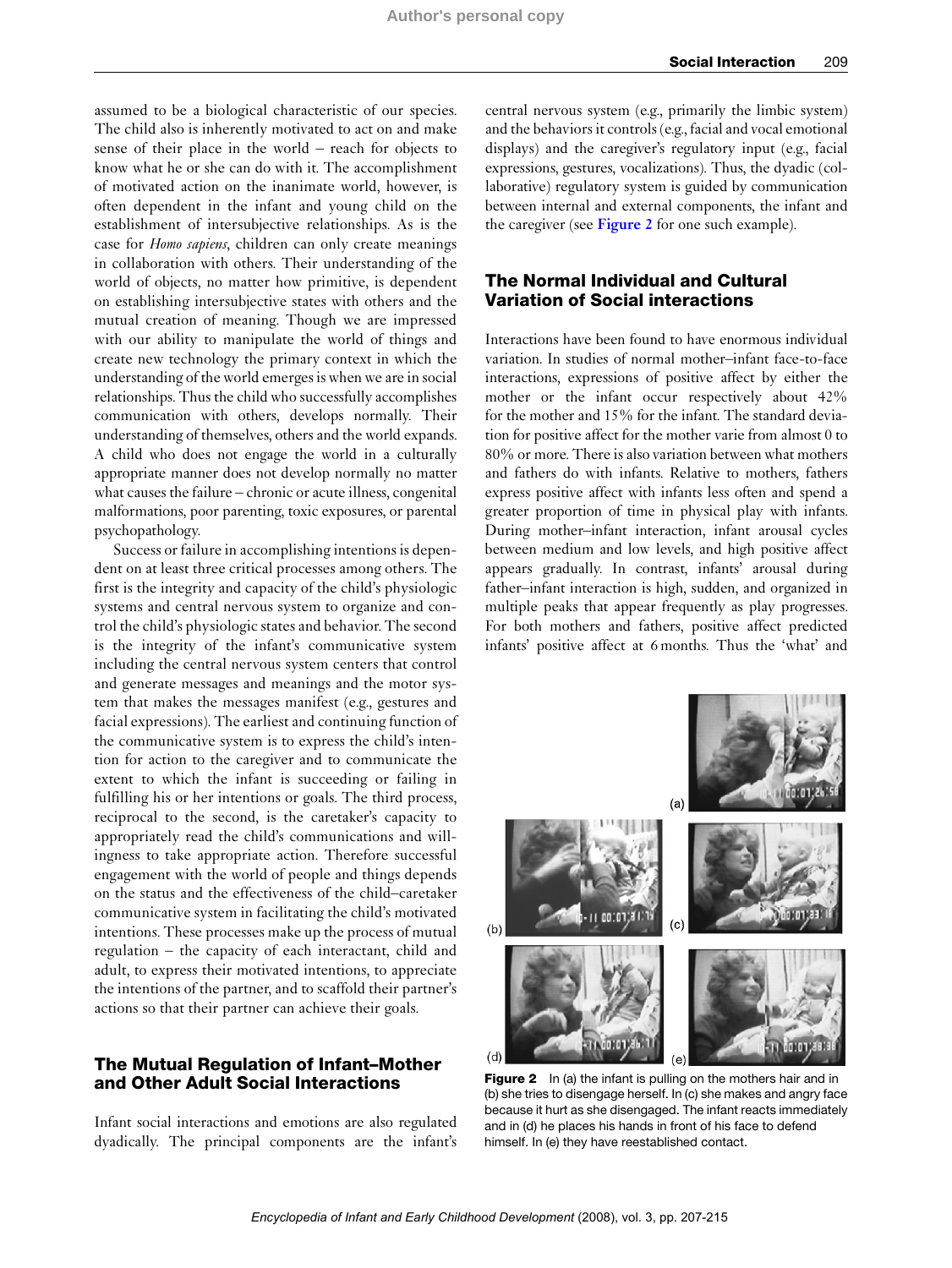'how' of mothers and fathers interactions with their infants is different but neither is more optimal.

Another and particularly telling instance of normal variation are findings of gender differences in the affective and regulatory behaviors of normal 6-month-old infants as well as differences in interactive coherence between mothers and sons and mothers and daughters. Infant boys are more emotionally reactive than girls. They display more positive as well as more negative affect, focus more on the mother, and display more signals expressing change or stop, and demands for more contact than girls. Girls show more interest in objects, a greater constancy of interest, and better self-regulation of emotional states. Their message is more that they can do it on their own. Girls also evidence greater stability of sadness over time than boys. Sex differences in interactive coherence or matching have also been demonstrated with mother–son dyads evidencing more coherence than mother–daughter dyads. These gender differences reflect normal variants and highlight the range of affective expressiveness, regulatory behavior, and synchrony that occurs during normal interactions.

Cross-cultural findings further make the point that there is no single optimal form of interaction. Among the Gusii, an agricultural community in western Kenya, mothers turn away from their infants just as their infants become most affectively positive and excited. This maternal behavior presages the socialization of later restrictions on the expression of positive affect among different individuals (e.g., younger individuals do not look directly at older individuals especially when expressing strong affect). This looking away pattern is normative for the Gusii, but is quite different from that seen in the US. American middle income mothers respond to the infant's affective excitement with continued intense looking and heightened positive arousal. Looking away in a Gusii fashion by an American middle class mother would be seen as pathological. And in the US, it might be correct judgment, and it might also be correct that a American middle class gaze pattern by a Gusii mother might be pathological.

The Quechua of the altiplano of the Peruvian Andes have a pattern of child-care and interaction that if engaged in the US would be seen as bordering on neglect. Quechua mothers tightly swaddle and fully wrap their infants in blankets from head to toe and then carry them on their backs. There is no light inside the wrappings, sound is muffled, and the infants can hardly move because of how they are swaddled. In addition, though the infants are nursed, the duration between feedings may be several hours and it is done in a nurturing but perfunctory manner. Thus there is minimal nurturing interaction. According to some, this pattern would be 'abusive', because they argue it is necessary for the infant to experience affectively intense interactions to develop normally, yet somehow Quechua infants do develop normally, but of course

as Quechua. Another perhaps dramatic example is the child rearing pattern of the Efe foragers of the Ituri forest. In this community, infants are with their mothers less than half of the time in the first year and regularly interact with many different individuals per hour. Even when the mother is in proximity, a crying infant is as likely to be calmed by someone other than the mother as by the mother. Moreover, infants are regularly nursed by individuals other than their mothers. There are playful interactions, more often with individuals other than the mother, but much of the time the infant is held or carried in a sling. Despite the fact that the Efe are foragers and live in the purported niche of evolutionary adaptation, the Efe pattern of care does not conform to a universalist evolutionary model, such as attachment theory, that postulates an evolutionarily given constraint that infants 'need' to be taken care of by one individual, usually the mother, or at most only a very few individuals, and that they are only able to develop other relationships slowly over the first years of life. Certainly, the Efe infant will be different than singularly (sometimes double) reared infant in an American or European middle class family, but neither is inherently more optimal the other. And if these examples from technologically simple societies seem too distant, one need only consider that in Japan many individuals from birth to death never sleep alone, or that many Italian families' children do not have a bedtime, but stay up or fall asleep while the rest of the family is awake and only get put to bed when the family goes to bed.

These findings make it clear that there is no singular universal optimal form of mother–child interaction from which deviations are considered pathological, as implied by the attachment model. Interactions vary among cultural communities (and the individuals in those communities) in culturally meaningful ways. On a daily basis, infants repeatedly participate in a culturated but variable set of interactions which results in their internalization of culturally accepted social–emotional interactive practices. Culturated interactive ways of being can be thought of as having a narrative structure, even though it is a narrative of communicative action and not words. The child comes to 'know' that ''this is what is happening; this is what will happen; and this is how it will feel." This meaning system is established long before the child can engage in a narrative of words.

#### Matching, Mismatching, and Reparation

The typical mother–infant interaction is one that moves from coordinated (or synchronous) to mis-coordinated states and back again over a wide affective range (see [Figure 3](#page-5-0)). The mis-coordinated state is referred to as a normal interactive communicative error. It is a bit of interactive disorganization or messiness. The interactive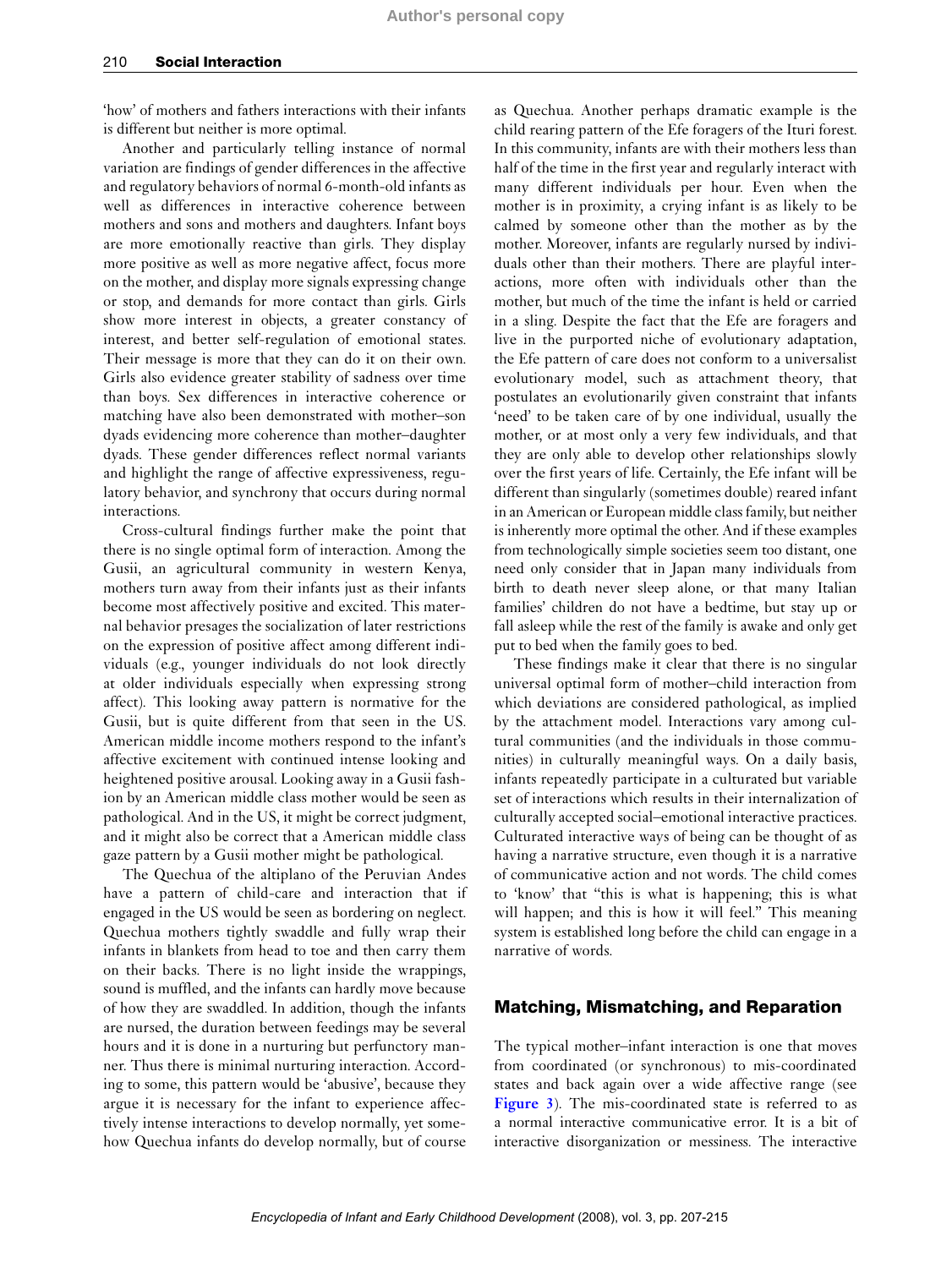<span id="page-5-0"></span>

Figure 3 Normal interactions move between matching and mismatching states. Each state has different emotional consequences. The change from a mismatch to a match is a reparation.



Figure 4 Sequence of (a) mismatch, (b) match, (c) mismatch, and (d) match

transition from a mis-coordinated state to a coordinated state is referred to as interactive repair. The process of reparation, like the dynamics of regulating homeostatic states, is mutually regulated. The partners, both infant and adult, convey their evaluation of the state of the interaction through their affective configurations (Stop! Continue.). In turn, in response to their partner's expressed evaluation, each partner attempts to adjust his/her behavior to maintain a coordinated state or to repair an interactive error. Critically, successful reparations and the experience of coordinated states are associated with positive affective states whereas interactive errors generate negative affective states. Thus the infant's affective experience is determined by a dyadic regulatory process. Figure 4 presents a sequence of matching and mismatching states.

Interactive mismatches have a high rate of occurrence but they are quickly repaired. In studies of face-to-face interaction at 6 months of age, repairs occur at a rate of once every 3–5 s and more than one-third of all repairs

occur by the next step in the interaction. Other studies using different analytic methods have found that maternal sensitivity in the mid-range, rather than at the low or high end, typify normal interactions. Mid-range sensitivity is characterized by errors and repairs as contrasted to interactions in which the mother is never sensitive, or always sensitive. In interactions characterized by normal rates of reparation, the infant learns which communicative and coping strategies are effective in producing reparation and when to use them. This experience leads to the elaboration of communicative and coping skills, and the development of an understanding of culturated interactive rules and conventions. Reparations are associated with positive affect and with the experiential accumulation of successful reparations and the attendant transformation of negative affect into positive affect, the infant establishes a positive affective core. This internal positive affective core is a resource that allows the infant to come to new situations feeling positive about him or herself and the unknown situation. The infant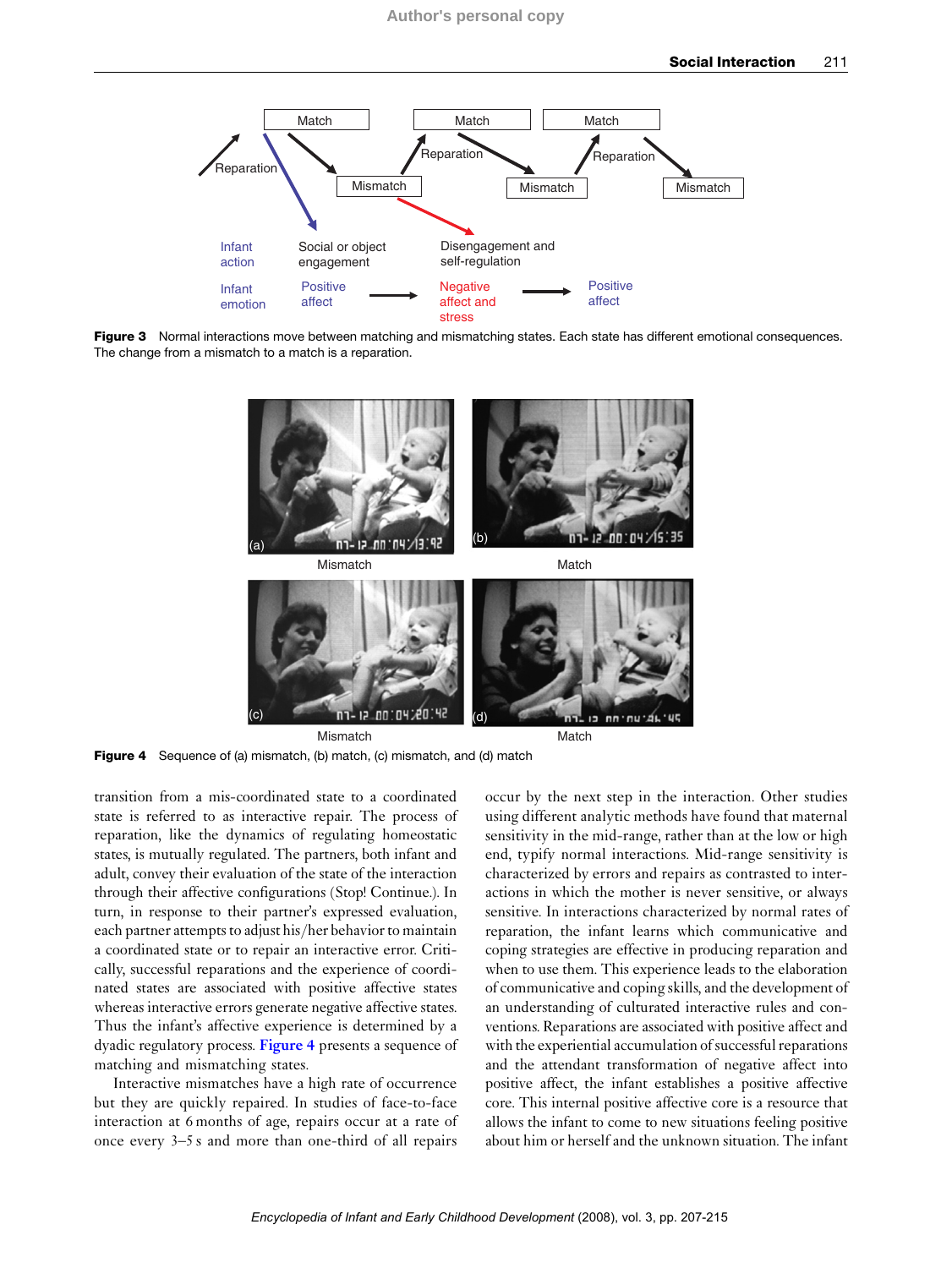also learns that he or she has control over social interactions. Specifically, the infant develops a representation of himself or herself as effective, of his or her interactions as positive and reparable, and of the caretaker as reliable and trustworthy. These representations are crucial for the development of a sense of self which has coherence, continuity, and agency and for the development of stable and secure relationships.

The functional consequences of reparation from the perspective of mutual regulation suggest that when there is a prolonged failure to repair communicative messiness, infants will initially attempt to reestablish the expected interaction, but when these reparatory efforts fail, they will experience negative affect. To evaluate this hypothesis mothers were asked to hold a still-face and remain unresponsive to the infant. Thus, the mother fails to engage in her normal interactive behavior, carry out her regulatory role, and does not allow for reparations. The effect on the infant is dramatic. Infants almost immediately detect the change and attempt to solicit the mother's attention. Failing to elicit a response, most infants turn away only to look back at the mother again (see Figure  $4(a) - 4(d)$ ). This solicitation cycle may be repeated several times. In more intense reactions when an infant's attempts fail to repair the interaction he or she may lose postural control, withdraw and selfcomfort. The disengagement is profound even with this short disruption of the mutual regulatory process and break of intersubjectivity.

#### Reparatory Failure and Pathology

To examine the process of reparatory failure in natural settings the interactions of depressed mothers and their infants have been studied. It was hypothesized that maternal depression, like the still-face, disrupts the mutual regulatory process and constitutes a break in intersubjectivity. The break is brought about by the effects of depression on maternal affect and responsiveness. Depression compromises the mother's, and eventually the dyad's capacity to mutually regulate the interaction. Overall, depressed mothers look away more and express more negative, angry and sad affect than do nondepressed mothers. They engage in less play and use less motherese (exaggerated intonations in adult speech to infant). The infants of depressed mothers look away more, self-comfort more, and express more sad affect than do infants of nondepressed mothers. Depressed mothers and their infants share more negative dyadic states more often and positive behavior states less often than nondepressed mothers and their infants.

Depressed mothers with similar levels of depressive symptoms do not engage in the same interactive style. There are at least two interactive patterns (intrusive and withdrawal) and each disrupts the regulatory process. Importantly, in terms of the argument that development is shaped by social–relational experience each form has a different effect on the infant. One way depressed mothers act is to be 'intrusive'. These mothers engaged in rough handling, spoke in an angry tone of voice, poked at their



Figure 5 In the still-face (a) the infant greets the mother as usual but in (b) almost immediately detect her lack of response the change, and attempt to solicit the mother's attention. In (c) he looks away and in (d) turns fully away. Typically, the infant will then try to elicit the mother, much as in (a) and then cycle through (b) through (a) repeatedly.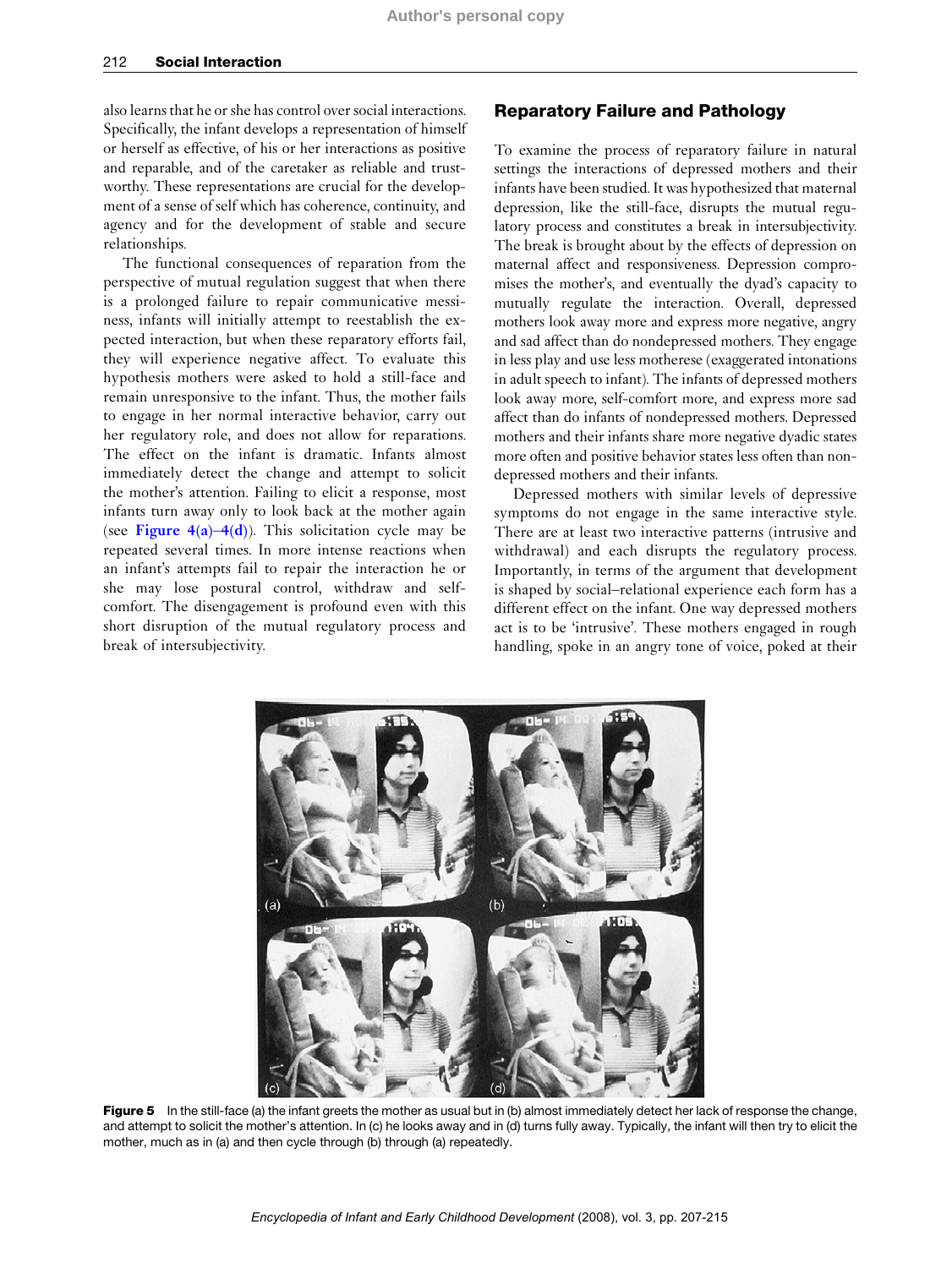babies, and actively interfered with their infants' activities. Withdrawn mothers, by contrast, were disengaged, unresponsive, affectively flat, and did little to support their infants' activities.

As a striking demonstration of the sensitivity of the infant to these different maternal ways of being with their infants, infants of intrusive mothers (re)acted one way, whereas infants of withdrawn mothers (re)acted another way. Infants of intrusive mothers spent most of their time looking away from the mother, and seldom looked at objects. They infrequently cried. Infants of withdrawn mothers were more likely to protest and to be distressed than the infants of the intrusive mothers, suggesting that maternal withdrawal may be particularly aversive to young infants.

These differential infant reactions are expected. The infants are reacting to and acting on different kinds of external social input; the affective reality they are regulating is different. Infants of withdrawn mothers are failing to achieve social connectedness because of the mothers' lack of response and their inability to repair the interaction. Initially, they may become angry. However, since they are unable to successfully cope or self-regulate this heightened negative state, they become dysregulated, fuss, and cry. This dysregulation, similar to the dysregulation associated with homeostatic failures, compels them to devote much of their coping resources to controlling their dysregulated state. With chronic exposure moment-by-moment, day after day they develop a disengaged and self-directed regulatory style characterized by self-comforting, self-regulatory behaviors (looking away, sucking on their thumb), passivity, and withdrawal as a way of coping with their state. To the extent that this coping style is successful in stabilizing their affective state, it is deployed automatically and becomes defensive. This selfdirected style of coping is used in an effort to preclude anticipated negative emotions even in situations in which negative affect may not occur. This interpretation explains findings that infants of depressed mothers have less engaged and more negative interactions with a friendly stranger than do infants of non-depressed mothers. The infants of the depressed mothers are utilizing this strategy automatically without evaluating whether or not it is warranted. Eventually with the reiteration and accumulation of failure, these infants develop a negative affective core primarily characterized by sadness and anger, a representation of their mother as untrustworthy and unresponsive, and of themselves as ineffective and helpless.

The infants of hostile intrusive mothers must cope with a different regulatory problem. The mother's behavior prevents reparation of the interaction because she consistently disrupts the infants' activities. These infants initially experience anger, turn away from the mother, push her away, or screen her out. However, unlike the failure experience of the infants of withdrawn mothers, these coping behaviors are occasionally successful in limiting the mother's intrusiveness. Thus infants of intrusive mothers erratically experience reparation, such as a transformation of their anger into a more positive state. To the extent that these coping behaviors are successful in fending off the mother, these infants eventually internalize an angry and protective style of coping which is deployed defensively in anticipation of the mother's intrusiveness. These infants are easily angered when interacting not only with their mother but with others as well and are more easily frustrated when acting on objects.

More speculatively, these differences in infant reactions to maternal withdrawal and intrusiveness suggest an interpretation of differential effects associated with parental neglect and abuse. Infant failure to thrive, withdrawal and lack of motivation seen in situations of parental neglect, probably result in the lack of parental scaffolding leading to a constant demand on the infant to self-regulate. The infant is continuously required to control his or her own physiologic and affective states. This self-directed coping style compromises the infant's interchanges with the environment and motivation to engage with the world. By contrast, in the abusive situation, parental abuse leads to chronic physical defensiveness and anger as well as heightened vigilance, and fear.

These observations need to take into account gender differences in infant regulatory and affective styles. Boys are more affectively reactive and less able to self-regulate their affective states. This would make them particularly susceptible to the withdrawn style associated with depression because maternal withdrawal denies them the regulatory support that they need. On the other hand, girls, who are significantly more focused on objects and more able to maintain their own states than boys, may be more vulnerable to the intrusive style of depression which interferes with their self-organizing capacities. Combined with the findings that girls show more stability of sadness than boys, and boys show more stability of distancing and escape behaviors than girls, these gender differences in regulatory styles may be the first signs presaging the differential proportion of depression in girls and hyperactivity and aggressiveness in boys. Note, that it is not the case that girls are inherently depressed and boys inherently hyperactive. Each has different regulatory styles that in interaction with different caregiving styles make one or another outcome more likely.

This perspective also has implications for the higher rates of conduct and delinquency disorders in boys. We know from the literature on juvenile delinquency that boys commit many more crimes than girls. However, there is not a very good explanation for this phenomenon, but gender differences in infancy may already set the stage for this differential rate. The explanation, however, is not simply that boys are more aggressive than girls. Rather, it is that boys have greater difficulty controlling their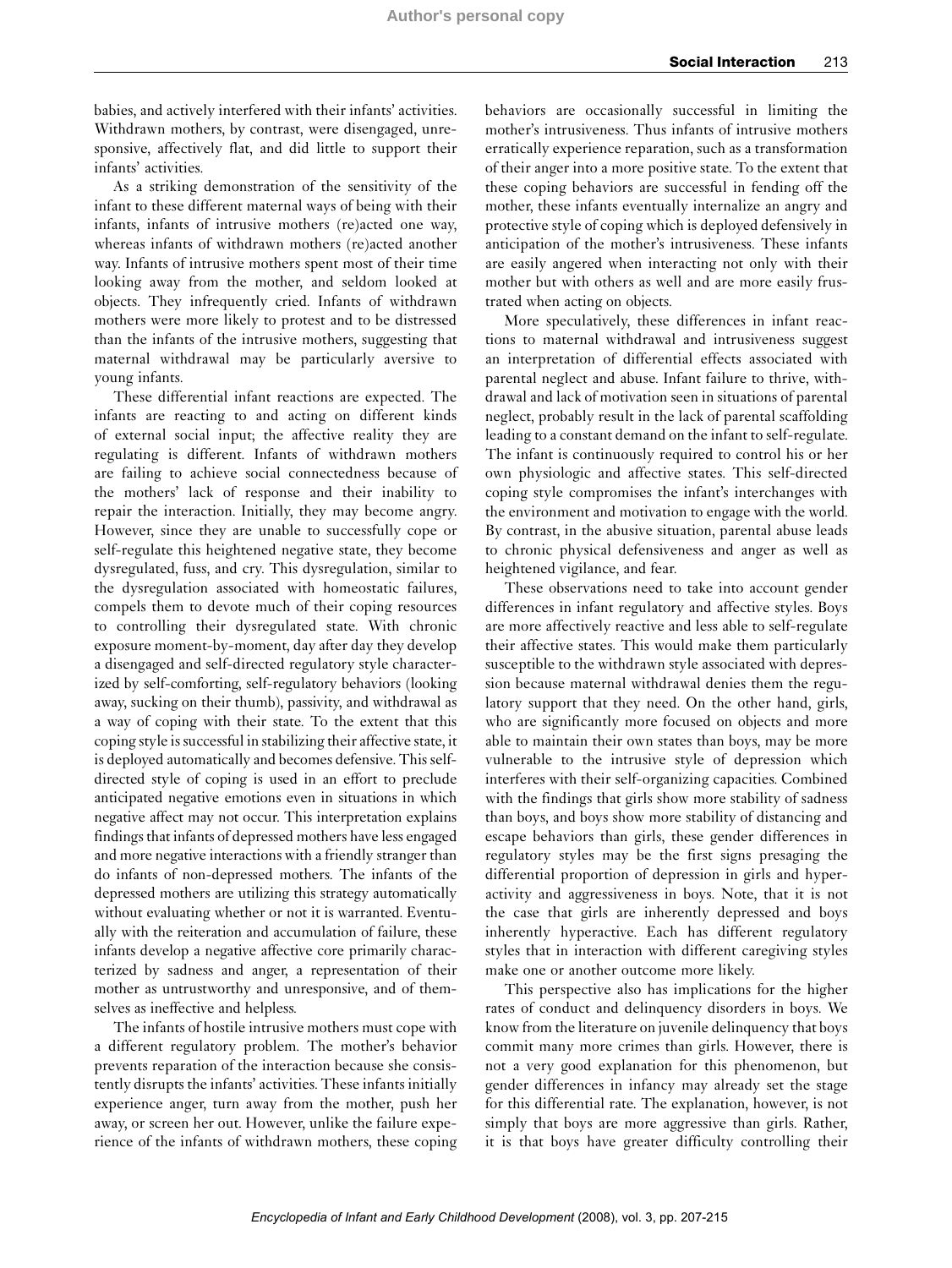emotional reactions. Because of this difficulty they are more likely than girls to fail to accomplish their goals. This failure generates frustration and anger and may lead to aggression. This may be exacerbated in those situations where parenting behavior is also compromised by, for example, depression.

Other at-risk populations have been studied and reparatory failure is at the heart of the interactive problems observed. Mothers with borderline personality disorder (BPD) have major emotional regulation difficulties during the social interactions and during the still-face procedure. Mothers with BPD are more intrusive and affectively negative. The infants of mothers with BPD exhibited more emotion dysregulation such as more hiccupping and spitting up. Prenatal cocaine and opiate exposure are also thought to subtly compromise social and emotional development. Mothers of cocaine-exposed infants showed more negative engagement than mothers of unexposed infants and showed higher overall levels of mismatched engagement states than nonexposed dyads, including more negative engagement when the infants were in states of neutral engagement. Infants exposed to heavier levels of cocaine showed more passive/withdrawn negative engagement and were more likely to engage in negative affective matching with their mothers than other infants. Though the effects are relatively small, cocaine exposure in general and heavy cocaine exposure in particular were associated with subtle patterns of negative affective interchanges, which may have a cumulative impact on exposed infants' later development and the quality of their relationship with their mothers. Similar effects have been for other in utero drug exposure as well as medical conditions such as low birthweight, small size for gestational age, gestational age, and white matter disorders.

## Mutual Regulation, Brain Psychophysiology, and Resilience

One way to think about the long run effects of these risk conditions is to consider the interface and interaction between the nervous system and behavior. It is well established that there is a mutual influence of brain and behavior. Mother–infant interaction in animals and humans has long-term effects on the regulation of fearful behavior and on the systems regulating stress. The stress system of the human child appears to exhibit plasticity during development, which is mediated at least in part by social factors. During the first half of the second year, an infant who has been attended by highly responsive, sensitive, loving adult will exhibit a period of low cortisol responsivity. This is hypothesized to protect structures of the brain that are developing during that time from the deleterious effects of high cortisol. Moreover, individual differences in temperament can affect the likelihood that children will show

increases in stress hormones as the quality of their care decreases. Children who exhibit more negative affect are more vulnerable to elevating cortisol as quality of care. In fact work with at-risk children has shown that the longer a child is neglected, the higher the degree of developmental delay. The longer a child experiences severe neglect, the less the hypothalamic, pituitary, adrenal (HPA) system recovers when conditions are improved.

Innovative research looking at the psychophysiology of relationships has made major advances and demonstrates that mutual regulatory processes not only regulate affect and behavior but physiology as well. Simultaneous recordings of cardiac responses and skin conductance have been carried out with infants aged 6 months and their mothers during normal interactions and in the still-face. The cardiac measure, heart rate and respiratory sinus arrhythmia index the parasympathetic nervous system which has an important function in downregulating arousal. Skin conductance, a measure that has been difficult to use with infants because of movement artifacts, measure the sympathetic nervous system that has a primary role in arousal. Findings suggest that maternal behavior and psychophysiology and infant behavior and psychophysiology are mutually related. Parasympathetic and sympathetic activity between mothers and their infants was found to be concordant as was infant negative engagement and parasympathetic and sympathetic activity. The finding on sympathetic activity may be of particular importance because sympathetic activity is related to the activity of the amygdala, a brain site intimately related to emotionality and reactivity. These results open up an area of relational psychophysiologic research that may deepen our understanding of mutual regulation, the development of relationships and the development of infant emotion regulation.

## Conclusion

Social–emotional development is a critical process affecting all developmental domains. It leads to both the sculpting of the brain as well as its experiential content. The infant as well as the adult are active participants in the interaction. It is regulated by mutual regulatory processes. The mutual regulation of the interaction however is not smooth, but rather it is a messy process characterized by the matching and mismatching of affect and intentions. Reparation of mismatching to matching states powerfully affects the development of infants' sense of self and the emotional quality of their relationship with their partner(s). However, there is not an optimal universal form of interactions, but only interactions that are culturally appropriate resulting in the development of an culturated sense of self, even in infants. Nonetheless, interactions that produce unrelenting mismatches and failure of reparatory processes lead to withdrawal and a sense of helplessness.